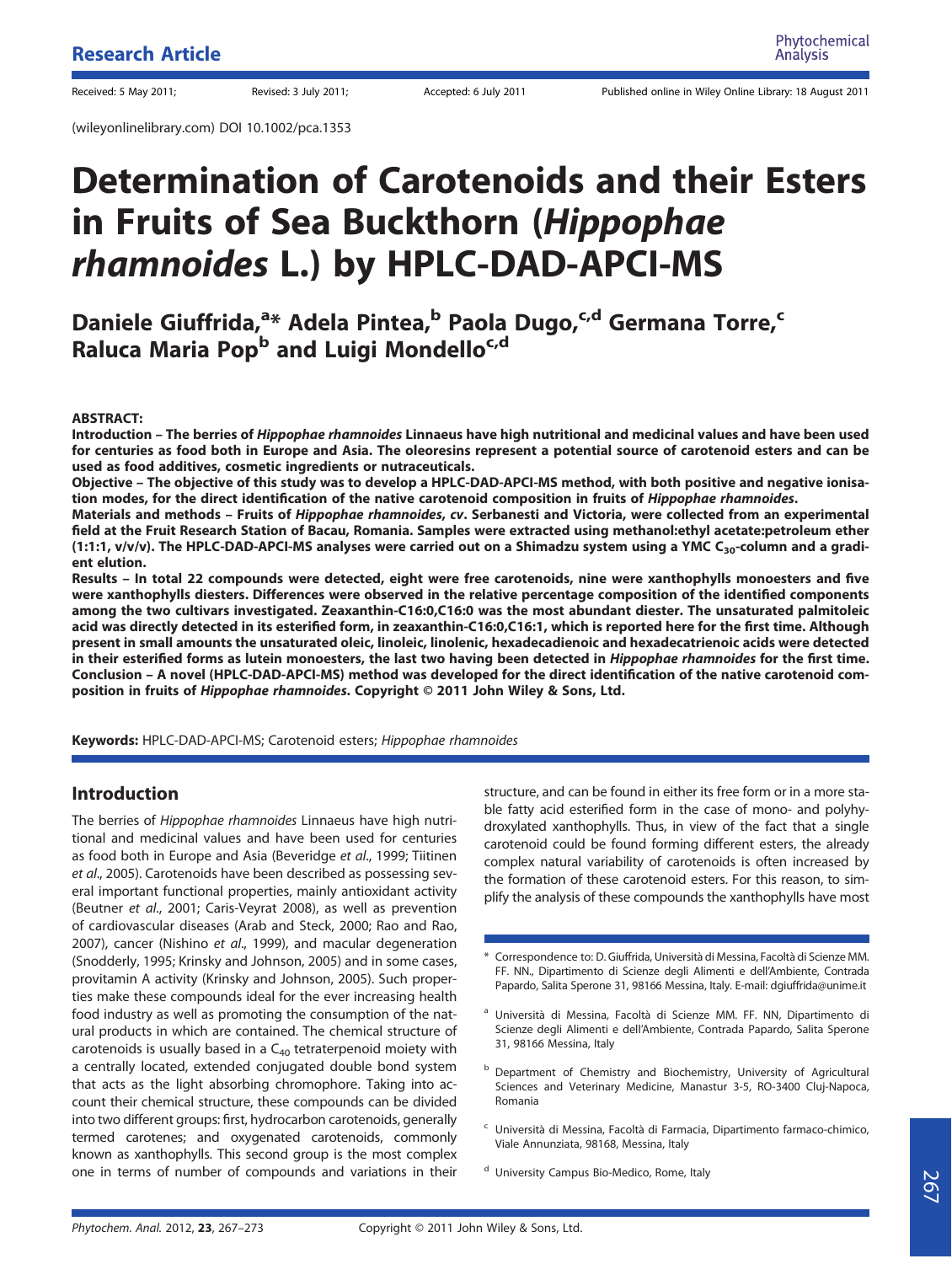D. Giuffrida et al.

frequently been analysed after a saponification step that releases the free xanthophylls, thus losing information about the native composition of the matrix; moreover, during the saponification step, degradation and artefact formation of the carotenoids may occur (Oliver et al., 1998). Thus, the study of intact carotenoids (samples without saponification) composition could be useful for increasing knowledge about natural carotenoids and relationships between them, and for establishing authenticity markers among varieties that could potentially be used to prevent adulterations. The characteristic conjugated double bond system of carotenoids produces the main problem associated with this work and with manipulation of carotenoids; i.e. their instability, especially towards light, heat, oxygen and acids. Therefore, a reliable determination of these components in any matrix depends on several precautions being taken at the various steps of analysis, from sampling, to extraction and HPLC analysis (Taungbodhitham et al., 1998; Oliver and Palou, 2000; Dias et al., 2010; Mertz et al., 2010). The correct characterisation of these compounds is necessary to obtain reliable compositional data for realistic and valuable conclusions in nutritional studies. Thus a better approach to carotenoid content is through classifying plant materials depending on a free or esterified xanthophylls profile.

The sea buckthorn oleoresins represent a potential source of carotenoid esters and can be used as food additives, cosmetic ingredients or nutraceuticals. Previous investigations on sea buckthorn berries have shown differences in composition and content of carotenoid, but the exact native carotenoids profile in sea buckthorn remains not fully characterised (Kudritskava et al., 1990; Beveridge et al., 1999; Bekker and Glushenkova, 2001; Weller and Breithaupt, 2003; Raffo et al., 2004; Pintea et al., 2005; Parlog et al., 2009; Andersson et al., 2009).

Sea buckthorn represents a very complex matrix (Tiitinen et al., 2005), due to the high oil content – up to 34% in the soft part of the berries. Beside neutral and complex lipids, the high amount of other lipophilic compounds such as tocopherols, tocotrienols and phytosterols (Yang and Kallio, 2001) complicates the analysis of unsaponified extract of sea buckthorn. The fatty acids profile of the carotenoids ester fraction in sea buckthorn berries as determined by GC-MS analysis after transesterification has been reported previously by Pintea et al. (2005). Parlog et al. (2009) reported the presence of xanthophylls esters fractions in sea buckthorn berries carotenoids extracts determined by HPLC-PDA analysis on a  $C_{18}$ -column. Weller and Breithaupt (2003) reported the presence of zeaxanthin dipalmitate and zeaxanthin myristate-palmitate in sea buckthorn berries determined by [LC- (APCI-positive)MS] using a  $C_{30}$ -column.

In view of the possible beneficial properties of the carotenoids on human health (Britton et al., 2009), our objective was to develop a better HPLC-DAD-APCI-MS method to determine both free carotenoids and carotenoid esters in fruits of Hippophae rhamnoides in order to provide information on its specific carotenoids fingerprint.

## Experimental

## Chemicals

All the reagents and solvents used were of analytical or HPLC grade and were purchased from Sigma-Aldrich (Milan, Italy). Carotenoids standards, namely β-carotene, lycopene, β-cryptoxanthin, lutein, zeaxanthin, lutein-

di-palmitate and physalein, were purchased from Extrasynthese (Genay, France).

#### Sample collection

Fully mature fruits of sea buckthorn (Hippophae rhamnoides L., ssp. Carpatica, cvs. Serbanesti and Victoria) were collected from an experimental field at the Fruit Research Station in Bacau, Romania. The cultivars analysed were at the same developmental stage and the fruits were of similar size. Samples were stored at  $-20^\circ$  until they were analysed.

#### Carotenoids extraction

The samples were homogenised using an Ultraturax and aliquots of 20 g were extracted with a mixture of methanol:ethyl acetate:petroleum ether (1:1:1, v/v/v) containing butylated hydroxytoluene (BHT) as antioxidant, according to Pintea et al. (2005). The extractions were carried out at room temperature and were made under continuous stirring for 4 h in darkness conditions. The extract was washed successively with water, diethyl ether and NaCl saturated solution. The ether phase was evaporated using a rotavapor at  $35^{\circ}$ C. The oleoresin obtained was dissolved in 3 mL of ethyl acetate prior to HPLC analysis.

### HPLC-DAD-APCI-MS analysis

The analyses were carried out on an HPLC system (Shimadzu, Milan, Italy) equipped with a CBM-20A controller, two LC-20 AD pumps, a DGU-20A3 degaser, a SIL-20 AC autosampler and a SPD-M20A photo diode array detector. The data were processed with the software Labsolution version 5.10.153 (Shimadzu). For MS analyses a mass spectrometer was used (LCMS-2020, Shimadzu), equipped with an APCI interface, both in positive and negative ionisation modes. Separations were performed on a YMC  $C_{30}$ -column (250  $\times$  4.6 mm, 5 µm); the mobile phases consisted of methanol:MTBE:water (83:15:2,v/v/v; eluent A) and methanol:MTBE:water (8:90:2, v/v/v; eluent B), using a gradient program as follows: 0 min 0% B; 20 min 0%B; 160 min 100% B; 161 min 0% B. The flow rate was 0.8 mL/ min and the injection volume was  $20 \mu$ L. The UV-vis spectra were acquired in the range of 250–600 nm, while the chromatograms were extracted at 450 nm (sampling frequency: 15625 Hz; time constant:  $(0.64 s)$ 

The MS was set up as follows: scan, both APCI positive (+) and negative  $(-)$ ; nebulising gas flow  $(N_2)$ : 4.0 L/min; event time: 1 s; detector voltage: 0.8 kV;  $m/z$  range: 350-1200; interface voltage:  $\pm$ 4.5 kV; interface



Figure 1. Chromatogram (450 nm) of Sea Buckthorn extract (cv. Serbanesti), using a C<sub>30</sub>-column. For peak identification, see Table 1.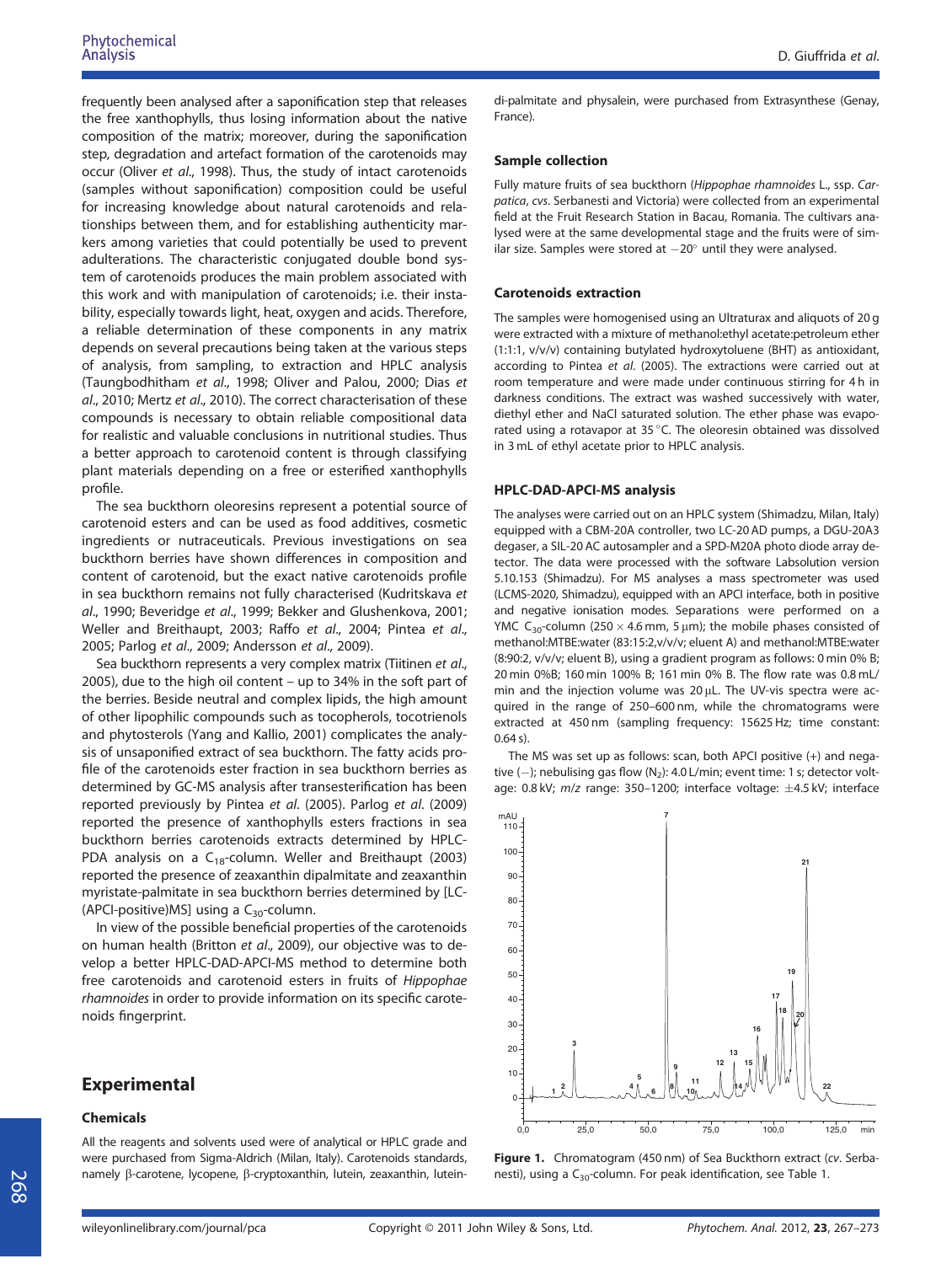Table 1. UV-vis and MS (APCI (+) and APCI (-), information and identification of the carotenoids found in native sea buckthorn extract

| ID                    | Identification              | UV-vis maxima      | MS data APCI $(+)$ e $(-)$                                      |  |
|-----------------------|-----------------------------|--------------------|-----------------------------------------------------------------|--|
| 1                     | Neoxanthin                  | 416, 439, 468      | 601 (+); 600 (-)                                                |  |
| 2                     | Lutein                      | 422, 442, 473      | 551 (+); 568 (-)                                                |  |
| 3                     | Zeaxanthin                  | 427, 450, 476      | 569 (+); 568 (-)                                                |  |
| 4                     | Lutein-C16:3                | 422, 442, 473      | 801 (+); 799 (-)                                                |  |
| 5                     | n.i.                        | 335, 421, 442, 466 | 537 (+); 536 (-)                                                |  |
| 6                     | Lutein-C18:3                | 421, 442, 472      | 829 (+); 827 (-)                                                |  |
| 7                     | βcarotene                   | 425, 450, 477      | 537 (+); 536 (-)                                                |  |
| 8                     | Lutein-C16:2                | 422, 442, 473      | 803 (+): 801 (-)                                                |  |
| 9                     | a-carotene                  | 423, 444, 473      | 537 (+); $536(-)$                                               |  |
| 10                    | Lutein-C18:2                | 421, 442, 472      | 831 (+); 829 (-)                                                |  |
| 11                    | Zeaxanthin-C14:0            | 427, 450, 476      | 779 (+); 778 (-)                                                |  |
| 12                    | Zeaxanthin $-$ C16:0        | 427, 450, 476      | 807 (+); 806 (-)                                                |  |
| 13                    | $\beta$ -cryptoxantin-C14:0 | 428, 450, 477      | 763 (+), 535 (+); 762 (-)                                       |  |
| 14                    | Lutein-C18:1                | 421, 442, 473      | 833 (+); 831 (-)                                                |  |
| 15                    | y-carotene                  | 436, 458, 490      | 537 (+); 536 (-)                                                |  |
| 16                    | $\beta$ -cryptoxantin-C16:0 | 428, 450, 477      | 791 (+), 535 (+); 790 (-)                                       |  |
| 17                    | Zeaxanthin-C14:0,C14:0      | 427, 450, 476      | 989 (+), 761 (+), 533 (+); 988 (-), 760 (-)                     |  |
| 18                    | Zeaxanthin-C16:0,C16:1      | 427, 450, 476      | 1043 (+), 789 (+), 787(+), 533 (+); 1042 (-)                    |  |
| 19                    | Zeaxanthin-C14:0,C16:0      | 427, 450, 476      | 1017 (+), 789 (+), 761 (+), 533 (+); 1016 (-), 788 (-), 760 (-) |  |
| 20                    | Lutein-C16:0,C16:0          | 422, 442, 473      | 1045 (+), 789 (+), 533 (+); 1044 (-)                            |  |
| 21                    | Zeaxanthin-C16:0,C16:0      | 427, 450, 476      | 1045 (+), 789 (+), 533 (+); 1044 (-)                            |  |
| 22                    | Lycopene                    | 442, 473, 503      | 537 (+); 536 (-)                                                |  |
| n.i., not identified. |                             |                    |                                                                 |  |

| Table 2. Percentage composition of the identified compounds in two sea buckthorn cultivars investigated |                             |                  |                  |  |  |
|---------------------------------------------------------------------------------------------------------|-----------------------------|------------------|------------------|--|--|
| ID                                                                                                      | Compound                    | % cv. Serbanesti | % cv. Victoria   |  |  |
| 1                                                                                                       | Neoxanthin                  | $0.01 \pm 0.01$  | $0.08 \pm 0.02$  |  |  |
| 2                                                                                                       | Lutein                      | $0.27 \pm 0.02$  | $0.23 \pm 0.03$  |  |  |
| 3                                                                                                       | Zeaxanthin                  | $2.65 \pm 0.36$  | $3.21 \pm 0.32$  |  |  |
| 4                                                                                                       | Lutein-C16:3                | $0.42 \pm 0.03$  | $0.62 \pm 0.06$  |  |  |
| 5                                                                                                       | n.i.                        | $0.88 \pm 0.03$  | $2.48 \pm 0.43$  |  |  |
| 6                                                                                                       | Lutein-C18:3                | $0.24 \pm 0.01$  | $0.07 \pm 0.01$  |  |  |
| 7                                                                                                       | β <sub>carotene</sub>       | $14.68 \pm 0.98$ | $29.06 \pm 2.04$ |  |  |
| 8                                                                                                       | Lutein-C16:2                | $0.03 \pm 0.01$  | n.d.             |  |  |
| 9                                                                                                       | a-carotene                  | $1.97 \pm 0.08$  | $3.18 \pm 0.42$  |  |  |
| 10                                                                                                      | Lutein-C18:2                | $0.2 \pm 0.02$   | $0.44 \pm 0.02$  |  |  |
| 11                                                                                                      | Zeaxanthin-C14:0            | $0.56 \pm 0.03$  | $0.31 \pm 0.01$  |  |  |
| 12                                                                                                      | Zeaxanthin-C16:0            | $1.54 \pm 0.07$  | $0.6 \pm 0.02$   |  |  |
| 13                                                                                                      | $\beta$ -cryptoxantin-C14:0 | $2.09 \pm 0.46$  | $0.9 \pm 0.03$   |  |  |
| 14                                                                                                      | Lutein-C18:1                | $0.17 \pm 0.01$  | $0.23 \pm 0.02$  |  |  |
| 15                                                                                                      | γ-carotene                  | $2.39 \pm 0.48$  | $3.99 \pm 0.32$  |  |  |
| 16                                                                                                      | $\beta$ -cryptoxantin-C16:0 | $5.73 \pm 0.64$  | $3.18 \pm 0.28$  |  |  |
| 17                                                                                                      | Zeaxanthin-C14:0,C14:0      | $6.95 \pm 0.78$  | $3.66 \pm 0.26$  |  |  |
| 18                                                                                                      | Zeaxanthin-C16:0,C16:1      | $7.26 \pm 0.62$  | $4.68 \pm 0.54$  |  |  |
| 19                                                                                                      | Zeaxanthin-C14:0,C16:0      | $9.13 \pm 0.82$  | $6.84 \pm 0.62$  |  |  |
| 20                                                                                                      | Lutein-C16:0,C16:0          | $4.57 \pm 0.74$  | $3.75 \pm 0.38$  |  |  |
| 21                                                                                                      | Zeaxanthin-C16:0,C16:0      | $21.27 \pm 1.86$ | $18.53 \pm 1.08$ |  |  |
| 22                                                                                                      | Lycopene                    | $1.22 \pm 0.07$  | $2.08 \pm 0.22$  |  |  |
| Mean values of three determinations, $\pm$ SD.                                                          |                             |                  |                  |  |  |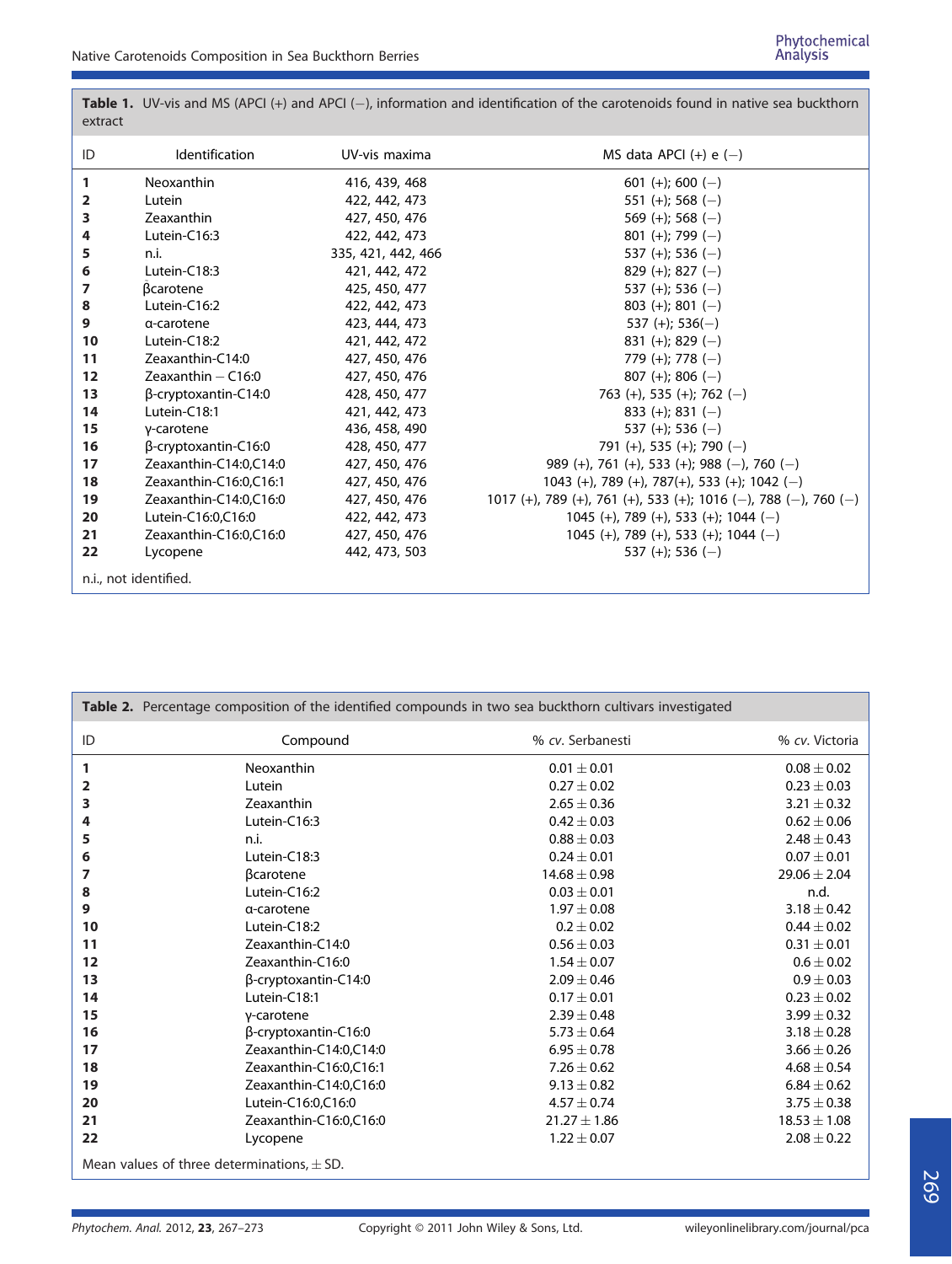temperature:  $350^{\circ}$ C; CDL voltage: 0V; CDL temperature:  $300^{\circ}$ C; heat block: 300 °C; Q-array: 0.0 V; RF: 90 V; sampling: 2 Hz. Samples were analysed in triplicate.

# Results and Discussion

Traditionally, the study of the carotenoids esters has been performed by laborious using time-consuming procedures, including the isolation of the ester fraction by column chromatography, saponification and methylation of the fatty acids prior to their analysis by GC.

Here we report a HPLC-DAD-APCI-MS method developed for the direct identification of the native carotenoid composition in fruits of Hippophae rhamnoides, which implies a faster analysis and simpler procedure. Figure 1 shows the HPLC chromatogram of the carotenoid composition in sea buckthorn fruit (cv. Serbanesti) extract without saponification, and the relative peak identification is shown in Table 1, together with the UVvis and MS spectra information for the identified compounds. The HPLC qualitative profiles of the two investigated cultivars (cv. Serbanesti and cv. Victoria) were similar. In total 22 compounds were detected, eight were free carotenoids, nine were xanthophyll monoesters and five were xanthophyll diesters. Compounds were identified by comparison with available standards, by their UV-vis spectra and by their MS spectra recorded in both positive and negative APCI ionisation modes.

As far as detection is concerned, the combination of PDA and MS is mandatory if unambiguous structure assignment is desired, since it helps whenever similarity of the molecules results in overlapping UV spectra. Additionally, the possibility of rapid switchover between negative and positive ionisation mode in the APCI probe allowed us to collect more qualitative information about a sample in a single run, with quasi-molecular ion species dominating the MS spectrum in one case, or abundant fragmentation in the other. Because carotenoids contain an extended polyene chain that can stabilise either a negative or a positive charge, the complex ionisation process in the APCI of carotenoids produces molecular ions and/or protonated or deprotonated molecules depending upon the mobile phase conditions and fragment ions (van Breemen et al. 1996). Differences were observed in the relative percentage composition of the identified components in the two cultivars investigated, as shown in Table 2, where mean values  $\pm$  SD are reported. Among the free carotenoids, β-carotene and zeaxanthin were the most abundant. Zeaxanthin was also the major esterified xanthophyll present, both as monoesters (2.1% cv. Serbanesti and 0.91% cv. Victoria) and diesters (44.61% cv. Serbanesti and 33.71% cv. Victoria); in particular, zeaxanthin-C16:0,C16:0 (dipalmitate) was the most abundant diester, and zeaxanthin-C14:0,C16:0 (myristate-palmitate) and zeaxanthin-C14:0,C14:0 (dimyristate) were also well represented in both cultivars. In Fig. 2 is shown the mass spectra of zeaxanthin-C16:0,C16:0 both in



Figure 2. Mass spectra of zeaxanthin-C16:0,C16:0. Peak number 21 in Table 1. (A) APCI positive  $(+)$ ; (B) APCI negative  $(-)$ ; (C) UV-vis spectra for the zeaxanthin ester.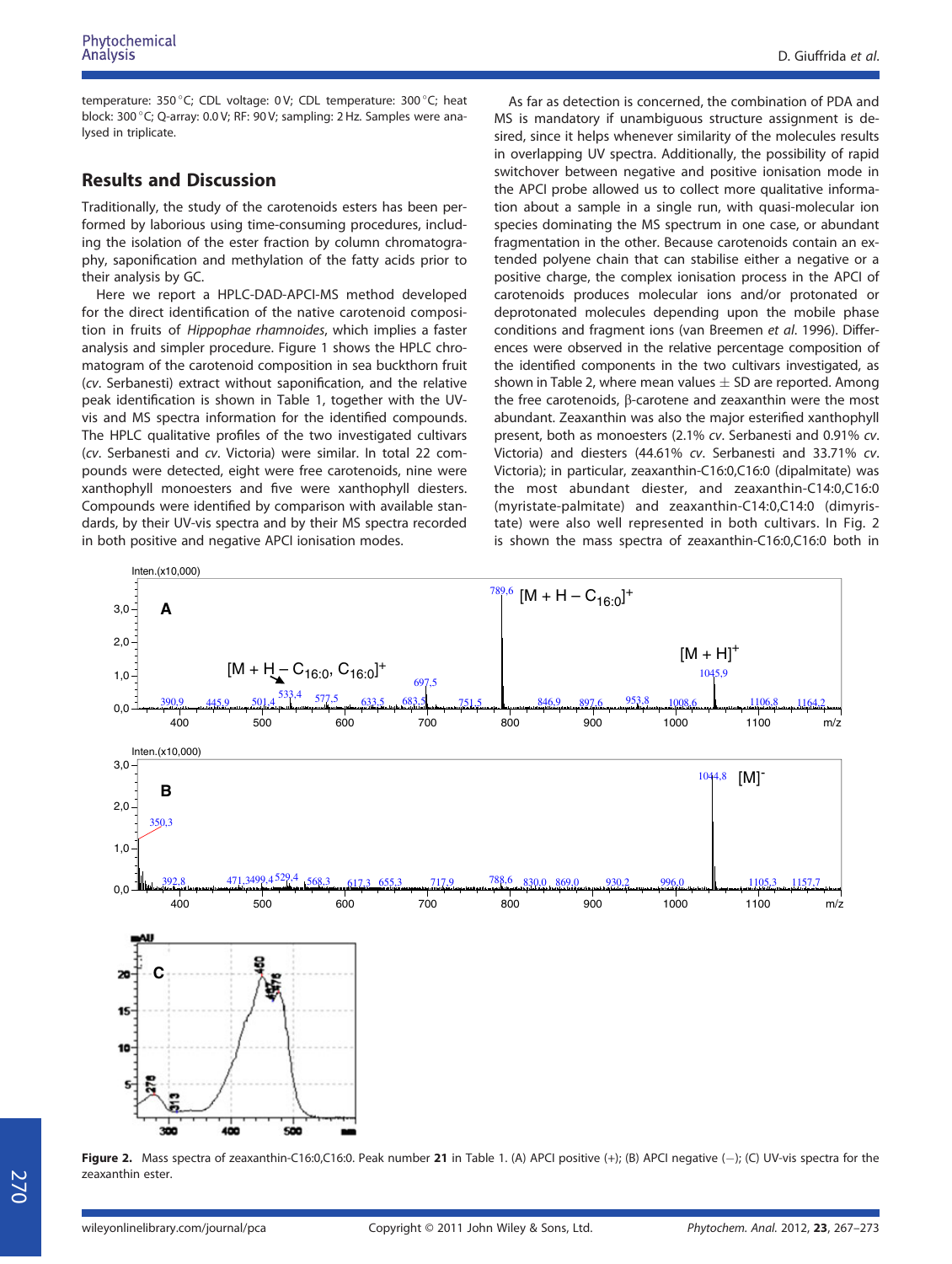

Figure 3. Mass spectra of zeaxanthin-C14:0,C16:0. Peak number 19 in Table 1. (A) APCI positive(+); (B) APCI negative (-).

APCI positive (A) and APCI negative (B) ionisation modes, together with the UV-vis spectra for the zeaxanthin ester, (C); the esters do not change the UV-vis properties of the relative xanthophylls chromophore. In the positive mode (A) the protonated molecular ion  $[M + H]^{+}$  at  $m/z$  1045 and the fragment ions at m/z 789 and m/z 533, corresponding respectively to the loss of one and two molecules of palmitic acid, are clearly observed, and in the negative ionisation mode (B) the quasimolecular  $[M]^{-1}$  ion at  $m/z$  1044 represents the main peak in the mass spectrum. Similarly in Fig. 3 is shown the mass spectra of zeaxanthin-C14:0,C16:0 both in APCI positive (A) and APCI negative (B) ionisation modes. In the positive mode (A) the protonated molecular ion  $[M + H]^{+}$  at  $m/z$  1017 and the fragment ions at m/z 789, m/z 761 and m/z 533 corresponding respectively to the loss of one molecule of myristic acid, one molecule of palmitic acid and both fatty acids are clearly observed, and in the negative ionization mode (B) the quasimolecular  $[M]^{-1}$  ion at  $m/z$  1016 represents the main peak in the mass spectrum. Interestingly, the unsaturated palmitoleic acid was directly detected in its esterified form, in zeaxanthin-C16:0,C16:1 (7.26 % cv. Serbanesti and 4.68 % cv. Victoria), which is reported here for the first time. Figure 4 shows the mass spectra of zeaxanthin-C16:0,C16:1 both in APCI positive (A) and APCI negative (B) ionisation modes. In the positive mode (A) the protonated molecular ion  $[M + H]^{+}$  at  $m/z$  1043 and the fragment ions at m/z 789, m/z 787 and m/z 533 corresponding respectively to the loss of one molecule of palmitoleic acid, one molecule of palmitic acid and both fatty acids are clearly observed, and in the negative ionisation mode (B) the quasimolecular  $[M]^{-1}$  ion at  $m/z$  1042 represents the main peak in the mass spectrum. The soft part of sea buckthorn berries is one of the richest sources of palmitoleic acid. Palmitoleic acid was identified only as a zeaxanthin diester, representing the third ester in the total carotenoids extract of both cultivars. Palmitoleic acid is also considered a bioactive molecule. Recently it was identified as a 'lipokine', serving as a lipid signal that mediates communications



Figure 4. Mass spectra of zeaxanthin-C16:0,C16:1. Peak number 18 in Table 1. (A) APCI positive(+); (B) APCI negative (-).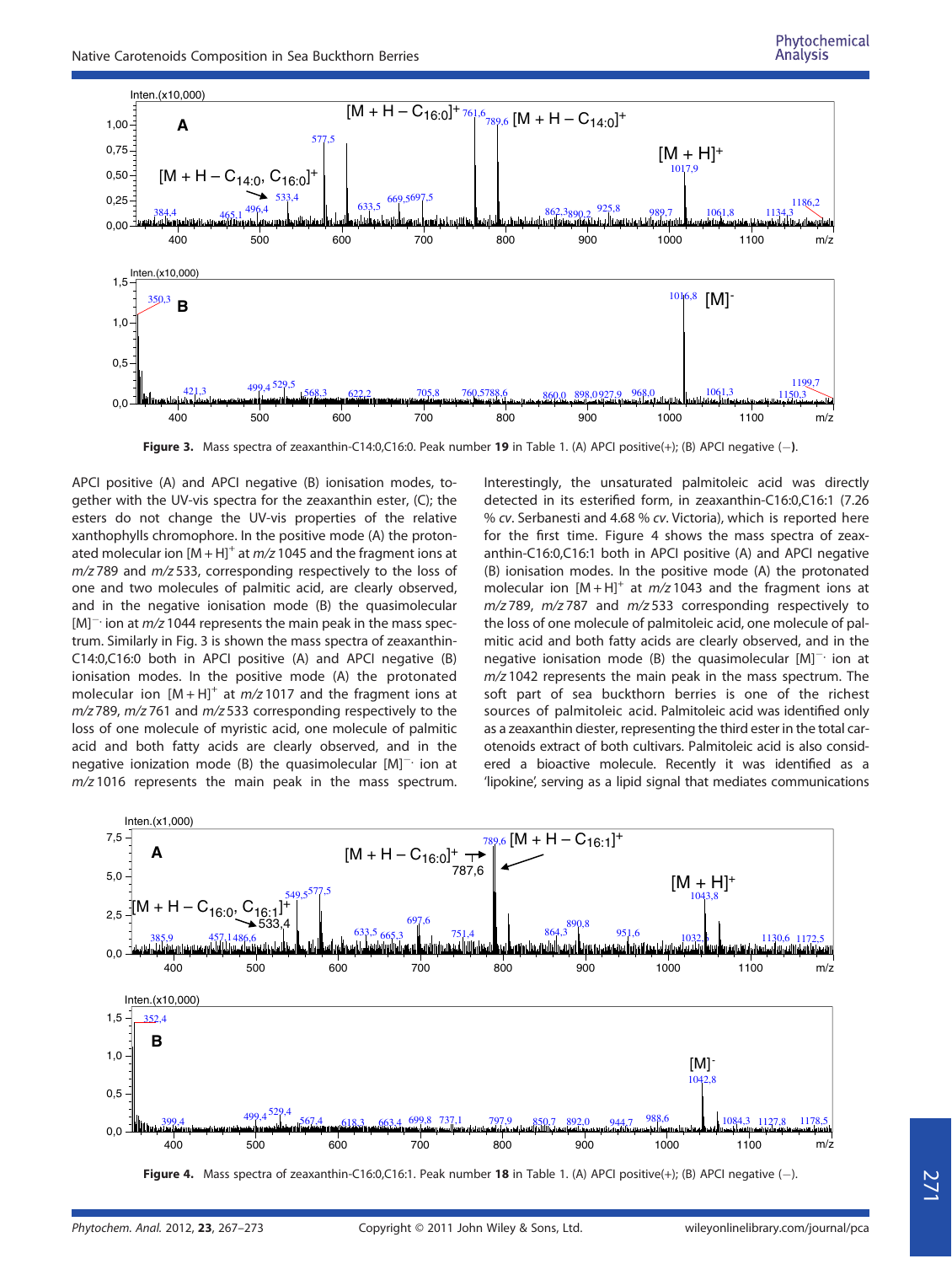

Figure 5. (A) Extracted ion chromatograms (EIC) of sea buckthorn extract, using a C<sub>30</sub>-column, for ions of peaks 4, 6, 8, 10 and 14. For peak identification, see Table 1. (B) UV-vis spectra of a lutein ester.

between adipose and other tissues. Palmitoleic acid strongly stimulates muscle insulin action and suppresses hepatosteatosys in mice (Cao et al., 2008). Moreover, although present in small amounts, the unsaturated oleic, linoleic, linolenic, hexadecadienoic and hexadecatrienoic acids were detected in their esterified forms as lutein monoesters, the last two having been detected in Hippophae rhamnoides for the first time. Figure 5 shows the MS chromatograms of the extracted ions (EIC) corresponding respectively to the lutein monoesters of the unsaturated oleic, linoleic, linolenic, hexadecadienoic and hexadecatrienoic acids, which were also detected in both the positive ionisation mode, as protonated molecular ions, and in the negative ionisation mode, as deprotonated molecular ions (A), together with the UV-vis spectra for a lutein ester (B). It is known that xanthophylls are preferentially esterified with saturated fatty acids (Weller and Breithaupt, 2003). Here we report that zeaxanthin and lutein also can be esterified with mono- and polyunsaturated fatty acids. These results are in agreement with the report by Pintea et al. (2005) on the presence of the unsaturated palmitoleic, oleic, linoleic and linolenic acids in the total lipid extract of sea buckthorn fruits analysed by GC-MS. In conclusion, a HPLC-DAD-APCI-MS method has been developed to directly separate the free carotenoids and their esters in fruits of Hippophae rhamnoides by employing a  $C_{30}$ -column and a gradient mobile phase. This method may be applied to analyse free carotenoids and carotenoid esters in both food and nutraceuticals.

## References

Andersson SC, Olsson ME, Johansson E, Rumpunen K. 2009. Carotenoids in sea buckthorn (Hippophae rhamnoides L.) berries during ripening and use of pheophytin a as a maturity marker. J Agric Food Chem 57: 250–258.

- Arab L, Steck S. 2000. Lycopene and cardiovascular disease. Am J Clin Nutr 71: 1691S–1695S.
- Bekker NP, Glushenkova A. 2001. Components of certain species of the Elaeagnaceaea family. Chem Nat Compd 37: 97–116
- Beutner S, Bloedorn B, Frixel S, Hernandez Blanco I, Hoffman T, Martin HD, Mayer B, Noack P, Ruck C, Schmidt M, Schulke I, Sell S, Ernst H, Haremza S, Seybold G, Sies H, Stahl W, Walsh R. 2001. Quantitative assessment of antioxidant properties of natural colorants and phytochemicals: carotenoids, flavonoids, phenols and indigoids. The role of b-carotene in antioxidant functions. J Sci Food Agric 81: 559–568.
- Beveridge T, Li TSC, Oomah BD, Smith A. 1999. Sea buckthorn products: manufacture and composition. J Agric Food Chem 47: 3480-3488.
- Britton G, Liaaen-Jensen S, Pfander H. 2009. Carotenoids. Volume 5: Nutrition and Health. Birkhauser Verlag: Basel, Boston, Berlin.
- Cao H, Gerhold K, Mayers JR, Wiest MM, Watkins SM, Hotamisligil GS. 2008. Identification of a lipokine, a lipid hormone linking adipose tissue to systemic metabolism. Cell 134(6): 933-944.
- Caris-Veyrat C. 2008. Antioxidant and prooxidant actions and stabilities of carotenoids in vitro and in vivo and carotenoid oxidation products. In Food Colorants, Chemical and Functional Properties, Socaciu C (ed.). CRC Press: Boca Raton; 177–192.
- Dias MG, Oliveira L, Filomena M, Camoes GFC, Nunes B, Versloot P, Hulshof PJM. 2010. Critical assessment of three high performance liquid chromatography analytical methods for food carotenoid quantification. J Chrom A 1217: 3494–3502.
- Krinsky NI, Johnson EJ. 2005. Carotenoid actions and their relation to health and disease. Mol Aspect Med 26: 459–516.
- Kudritskava SE, Zagorodskaya LM, Shishkina EE. 1990. Carotenoids of the sea buckthorn variety Obil'naya. Chem Nat Compd 25: 724-725.
- Mertz C, Brat P, Caris-Veyrat C, Gunata Z. 2010. Characterization and thermal lability of carotenoids and vitamin C of tamarillo fruits (Solanum betaceum Cav.). Food Chem 119: 653-659.
- Nishino H, Tokuda H, Satomi Y, Masuda M, Bu P, Onozuka M, Yamaguchi S, Okuda Y, Takayasu J, Tsuruta J, Okuda M, Ichiishi E, Murakoshi M, Kato T, Misawa N, Narisawa T, Takasuka N, Yano M. 1999. Cancer prevention by carotenoids. Pure Appl Chem 12: 2273–2278.